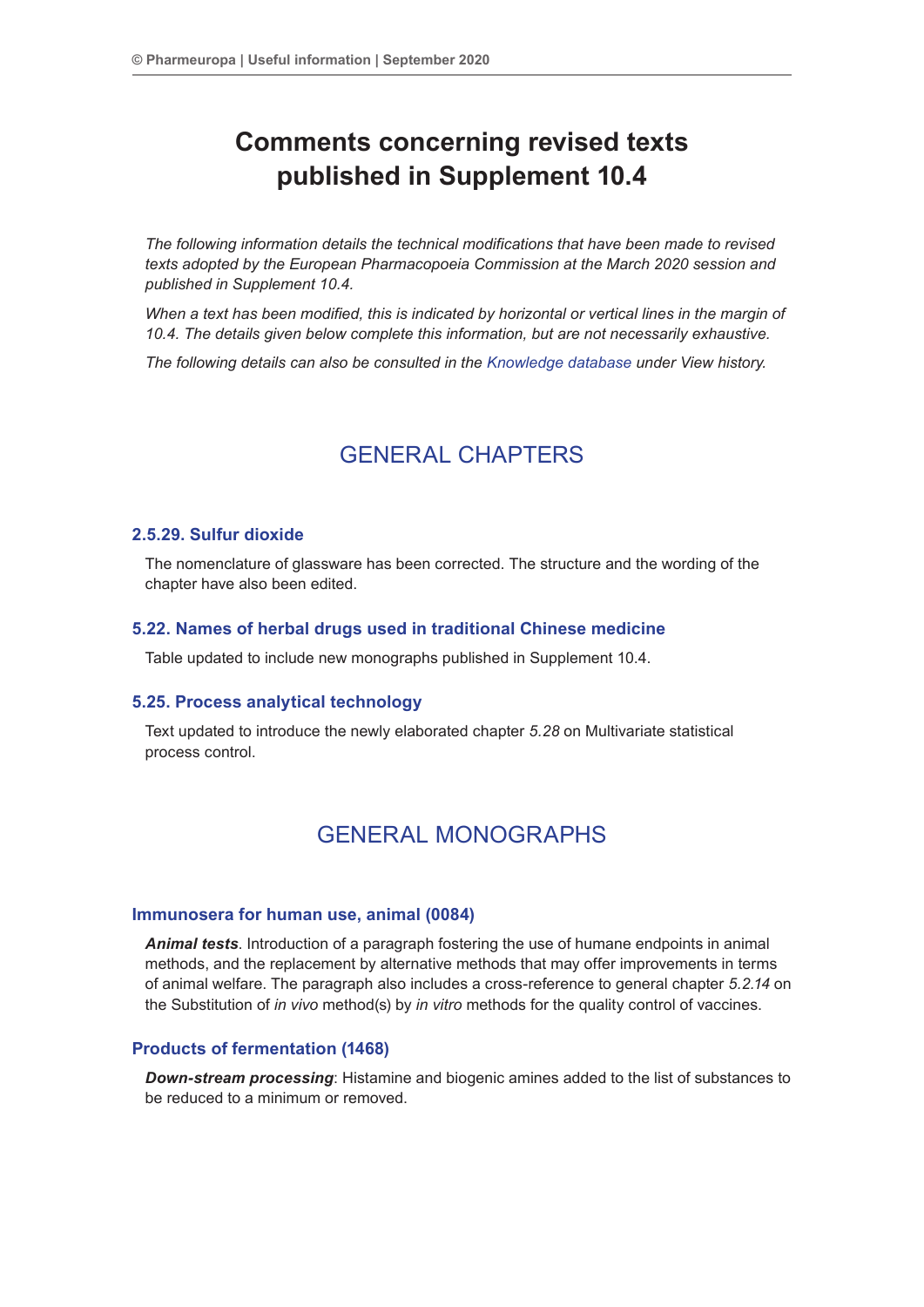## VACCINES FOR VETERINARY USE

#### **Rabies vaccine (inactivated) for veterinary use (0451)**

*Batch potency test* (section 2-4-4). Section revised to refer more explicitly to immunosorbent assays.

## RADIOPHARMACEUTICAL PREPARATIONS

## **Sodium iodide (131I) solution (0281)**

*Production.* Preparations to which carrier iodide had been added are no longer excluded. Compliance with the test for iodide demonstrates a sufficiently low level of iodide in the preparation, independent of its origin.

## HERBAL DRUGS AND HERBAL DRUG PREPARATIONS

#### **Baical skullcap root (2438)**

*Identification A*: section improved.

**Identification B:** illustration of powdered herbal drug introduced and its legend integrated into text of identification B.

#### **Feverfew (1516)**

*Identification B*: illustration of powdered herbal drug introduced and its legend integrated into text of identification B.

## *Assay*:

- *parthenolide reagent replaced by corresponding CRS;*
- *grades of solvents amended in accordance with Technical Guide (2015).*

#### **Sanguisorba root (2385)**

*Characters*: section deleted.

*Identification A*: section improved.

**Identification B:** illustration of powdered herbal drug introduced and its legend integrated into text of identification B.

## **Zanthoxylum bungeanum pericarp (2656)**

*Identification A*: improved description.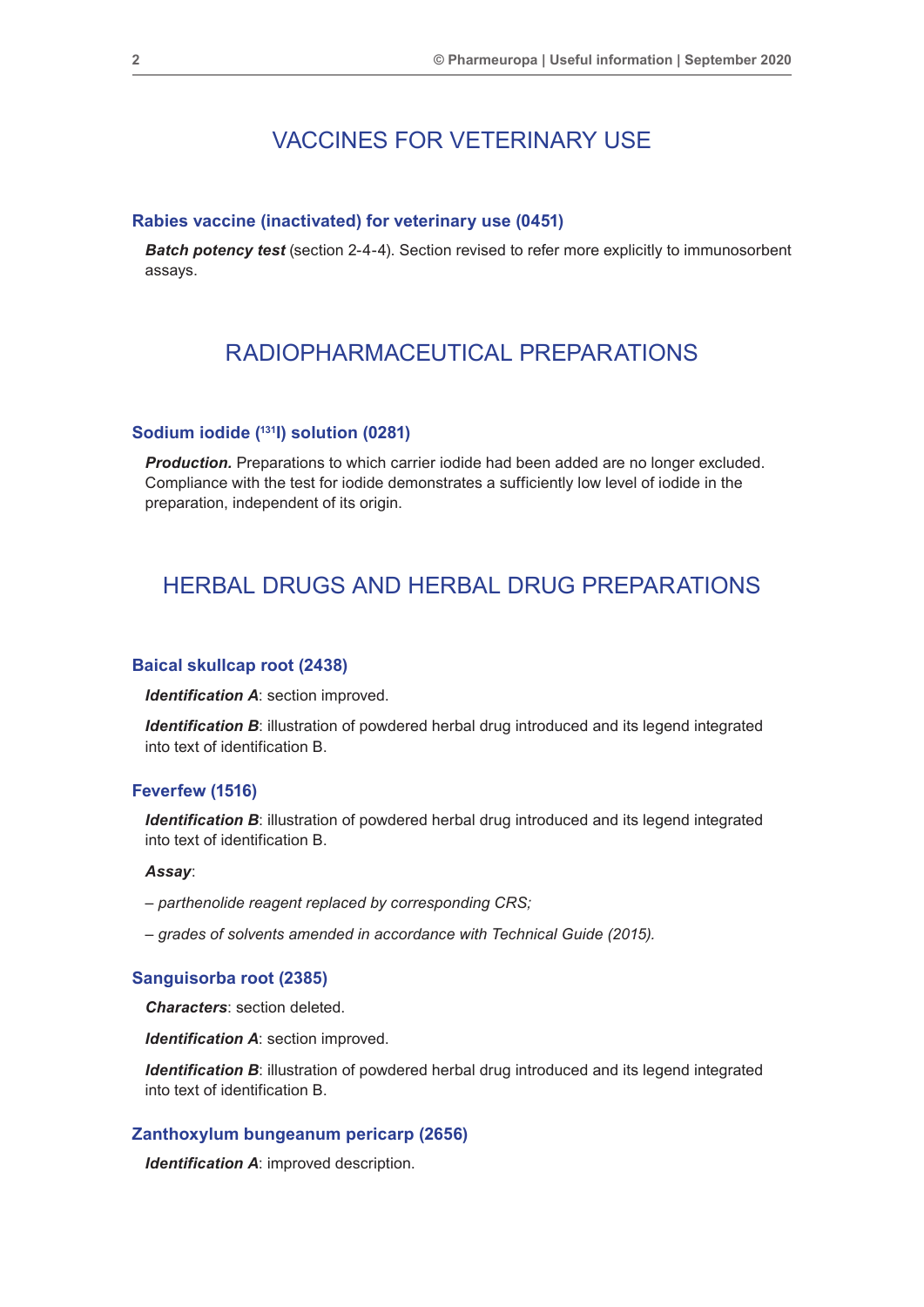*Identification B*: illustration of powdered herbal drug introduced and its legend integrated into text of Identification B.

## MONOGRAPHS

#### **Aciclovir (0968)**

*Related substances*: specifications updated; system suitability criterion modified.

*Bacterial endotoxins*: test deleted as the requirement is covered by the general monograph *Substances for pharmaceutical use (2034)*.

#### **Aluminium phosphate, hydrated (1598)**

*Soluble phosphates*: concentration of Reference solution (a) corrected to correspond to the limit.

#### **Ammonium chloride (0007)**

*Identification A:* reaction (b) deleted to avoid the use of toxic reagent (REACH, potassium dichromate) and reaction (a) is considered to be sufficient.

#### **Aprotinin (0580)**

*Assay*: adjustment of preparation of Tryspin solution in order to take into account potential activity differences in future Trypsin BRP batches.

#### **Aprotinin concentrated solution (0579)**

*Assay*: adjustment of preparation of Tryspin solution in order to take into account potential activity differences in future Trypsin BRP batches.

#### **Aripiprazole (2617)**

**Production:** addition of Production section for the control of genotoxic impurities.

*Bacterial endotoxins*: limit deleted, as the requirements are covered by the general monograph *2034 Substances for pharmaceutical use*. Refer to Ph. Eur. policy on bacterial endotoxins February 2015 (cf. Pharmeuropa Technical information).

#### **Atorvastatin calcium trihydrate (2191)**

*Related substances*: composition of reference solution (c) modified according to the replacement of individual impurities CRSs by a single new CRS; system suitability test acceptance criterion modified accordingly*.*

## **Benserazide hydrochloride (1173)**

*Identification*: test B modified in order to avoid the use of potassium dichromate (REACH).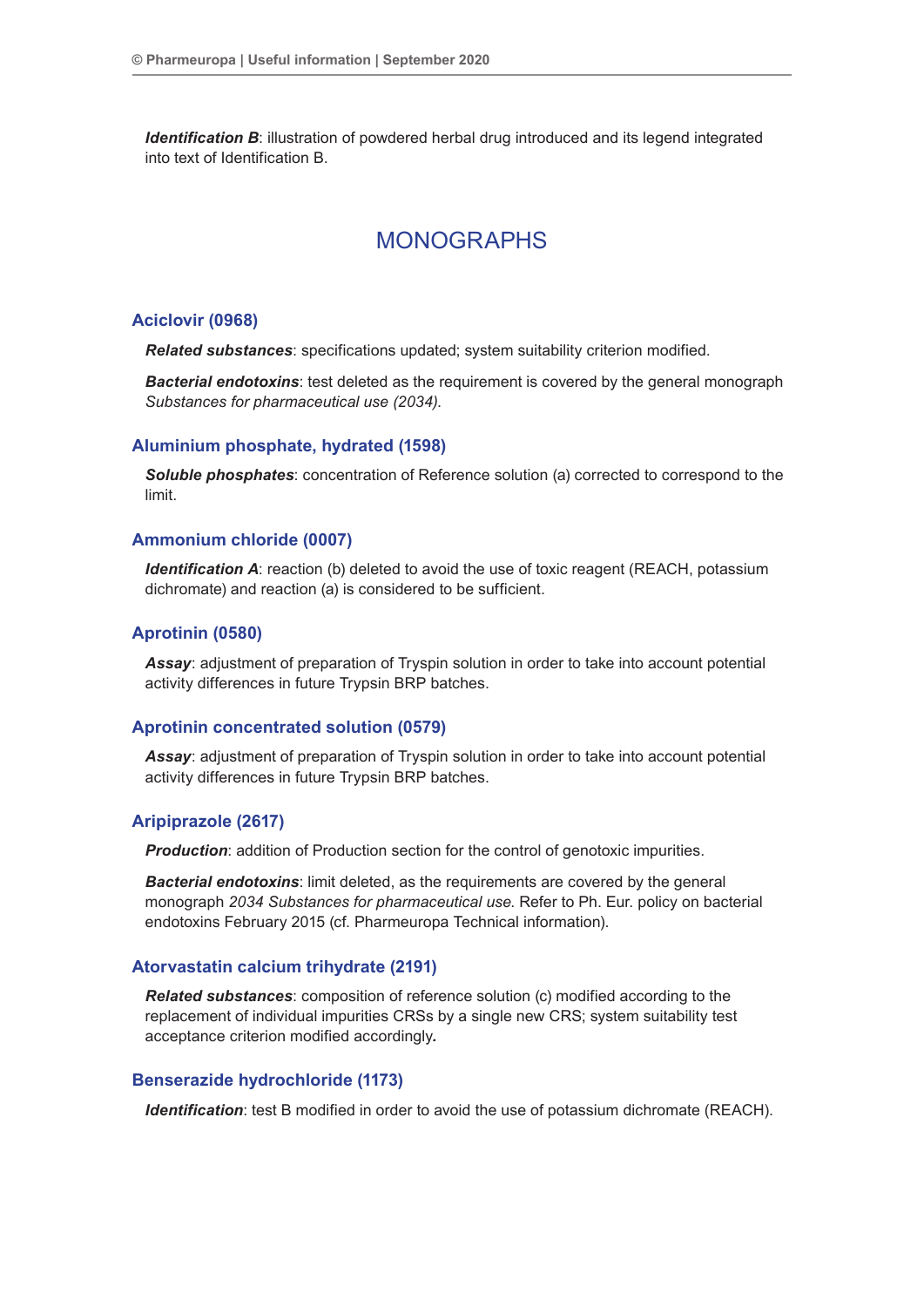## **Benzylpenicillin (procaine) monohydrate (0115)**

*Related substances*: introduction of a dedicated *procaine benzylpenicillin impurity F CRS* due to limited stability of impurity F in *procaine benzylpenicillin for peak identification CRS*.

## **Calcium lactate monohydrate (2117)**

**Barium:** in line with the Ph. Eur. implementation strategy for the ICH Q3D guideline on elemental impurities, the test is proposed for deletion as the relevant elemental impurity is not considered pertinent in view of state-of-the-art production processes.

#### **Calcium lactate pentahydrate (0468)**

**Barium:** in line with the Ph. Eur. implementation strategy for the ICH Q3D guideline on elemental impurities, the test is proposed for deletion as the relevant elemental impurity is not considered pertinent in view of state-of-the-art production processes.

#### **Calcium lactate trihydrate (0469)**

**Barium:** in line with the Ph. Eur. implementation strategy for the ICH Q3D guideline on elemental impurities, the test is deleted as the relevant elemental impurity is not considered pertinent in view of state-of-the-art production processes.

#### **Calcium pantothenate (0470)**

*Identification*: current test C deleted, IR identification added and introduction of a second identification as the substance is used in pharmacies.

*Related substances*: separation improved by introducing a gradient.

#### **Carbomers (1299)**

*Apparent viscosity*: wording clarified.

## **Cellulose, microcrystalline (0316)**

*Functionality-related characteristics*: loss on drying has been added because the water content influences the performance of the excipient e.g. with regard to flow or compaction properties. White diamonds have been added showing that this section is only present in the Ph. Eur. text.

#### **Cellulose, powdered (0315)**

*Functionality-related characteristics*: loss on drying has been added because the water content influences the performance of the excipient e.g. with regard to flow or compaction properties. White diamonds have been added showing that this section is only present in the Ph. Eur. text.

#### **Chlorpromazine hydrochloride (0475)**

*Identification:* former test A deleted since the performance of UV-Vis tests is deemed unfeasible for pharmacies; former test D modified in order to avoid the use of potassium dichromate (REACH).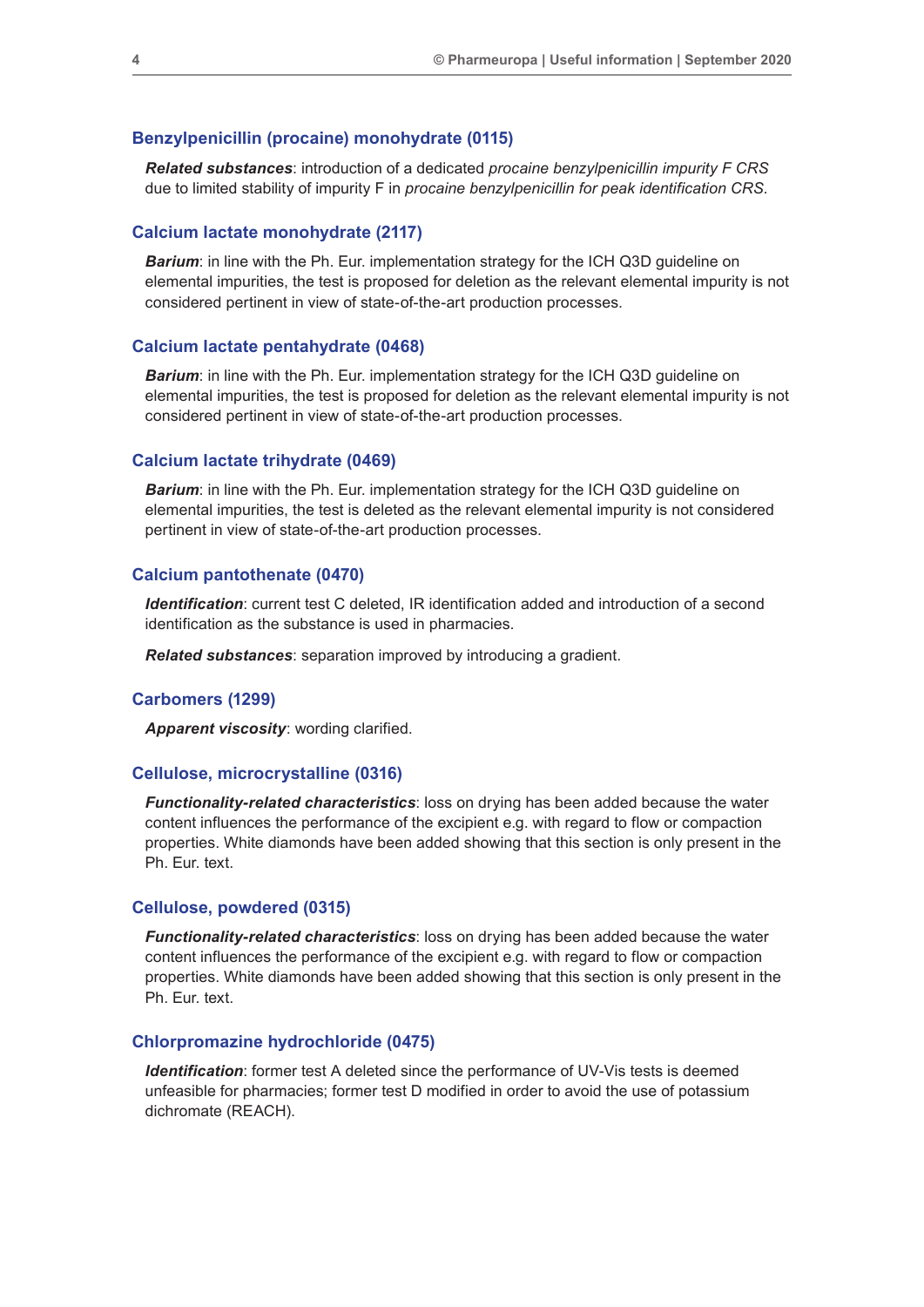## **Cyproheptadine hydrochloride 1.5-hydrate (0817)**

**Title:** degree of hydration added.

*Identification*: test B modified in order to avoid the use of potassium dichromate (REACH).

*Acidity*: use of volumetric solution avoided.

*Related substances:* reagent used to describe stationary phase modified; grades of solvents amended in accordance with Technical Guide (2015); Identification of impurities section added.

## **Dexamethasone isonicotinate (2237)**

*Related substances*: grades of solvents amended in accordance with the Technical guide (2015); the limit for unspecified impurities aligned with the requirements in general chapter *5.10. Control of impurities in substances for pharmaceutical use.*

**Loss on drying**: the wording has been aligned to conditions currently described in the general chapter *2.2.32*.

## **Dexpanthenol (0761)**

*IR identification*: ATR can also be used, a statement has been added to clarify that the preparation method described applies only if recording in transmission mode.

*Second identification*: deletion of the test for specific optical rotation and colour reaction, new TLC method.

*3-Aminopropanol (impurity A)*: TLC replaced by a titration.

*Related substances*: test added using a gradient LC method.

*Assay*: dioxan replaced by glacial acetic acid, end-point determined potentiometrically.

*Impurities*: section added.

## **Disopyramide (1006)**

*Content*: reference to the anhydrous instead of the dried substance, due to the replacement of the loss on drying test.

**Identification**: former test A deleted since the performance of UV-Vis tests is deemed unfeasible for pharmacies.

*Related substances*: retardation factor of disopyramide added.

**Loss on drying:** test replaced by semi-micro determination of water.

## **Dosulepin hydrochloride (1314)**

*Identification*: test D modified in order to avoid the use of potassium dichromate (REACH).

## **Erythromycin (0179)**

*Related substances*: in the preparation of reference solution (d), volume is expressed using fewer significant figures due to the qualitative use of this solution; the limit for impurity M was lowered to maximum 0.4 per cent ("any other impurity") in agreement with current batch data.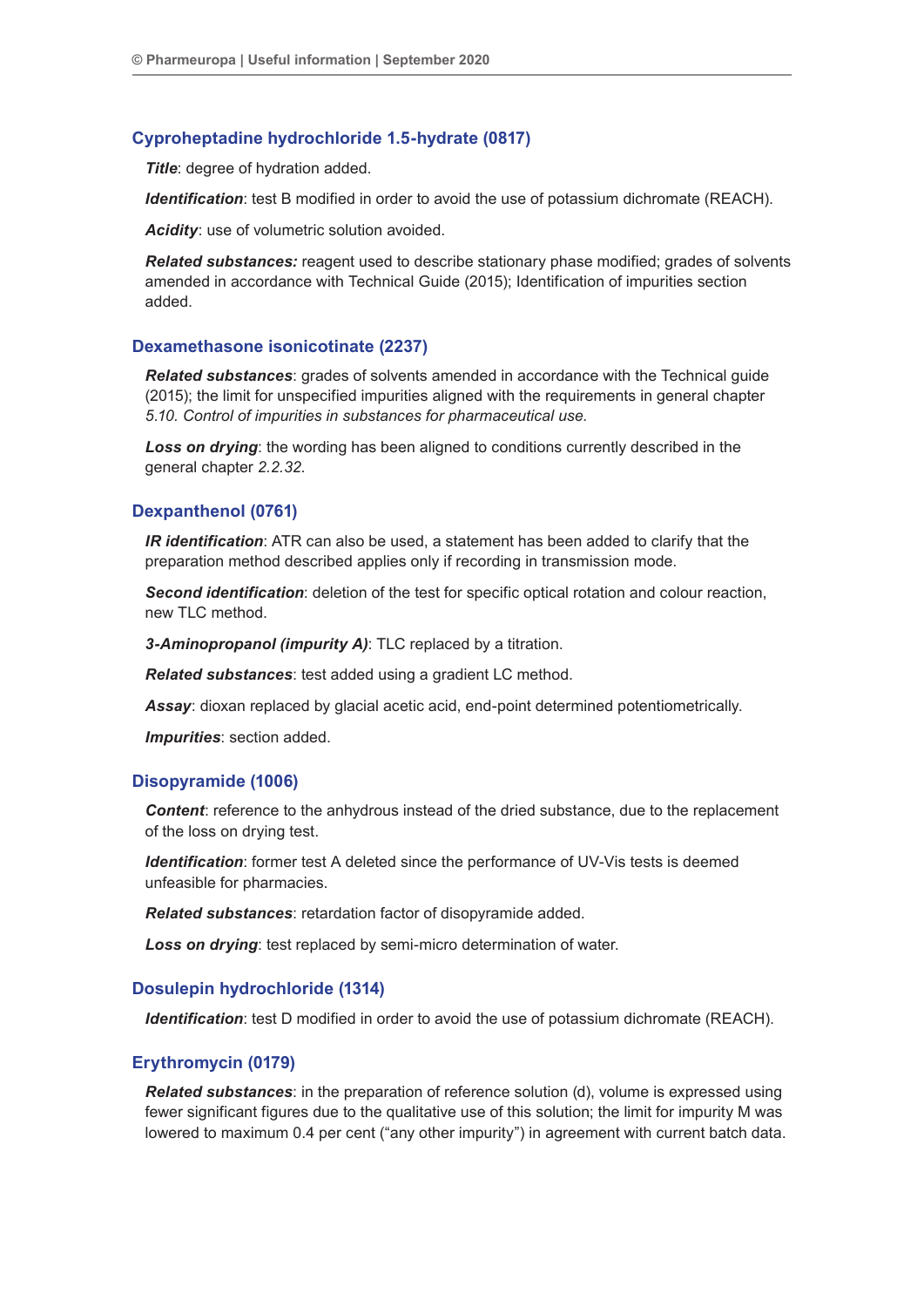*Identification*: the infrared absorption spectrophotometry test has been updated following revision of chapter *2.2.32* in Supplement 9.8.

#### **Fluticasone propionate (1750)**

*Related substances*: additional specified impurities introduced; additional system suitability criterion introduced.

## **Gadobutrol monohydrate (2735)**

*Appearance of solution*: test deleted from the monograph as it does not control any impurity and is not a stability indicator in accordance with the Technical Guide.

#### **Gelatin (0330)**

Revision signed off by PDG (Pharmacopoeial Discussion Group) within the framework of pharmacopoeial harmonisation. The JP monograph for Gelatin will now apply to both gelling and non-gelling grades.

*Definition*: text is now harmonised across all pharmacopoeias.

*Functionality-related characteristics*: white diamonds have been added showing that this section is only present in the Ph. Eur. text.

#### **Hypromellose phthalate (0347)**

*Content/Nomenclature*: phthaloyl changed to phthalyl.

*Characters*: solubility in acetone and toluene deleted.

*Viscosity, Phthalyl groups*: these tests are considered as harmonised within the Pharmacopoeial Harmonisation framework. To have the same legal status in the Ph. Eur. , the JP and the USP, they have been moved to Tests and Assay, respectively, and are referred to under Functionality-related characteristics.

*Free phthalic acid:* change to repeatability requirement.

#### *myo***-Inositol (1805)**

*Related substances*: elution order and resolution requirements for system suitability test amended.

#### **Insulin injection, isophane (0833)**

*Definition:* deletion of the reference to bovine insulin following the suppression of the monograph on *Bovine insulin (1637)* from the Ph. Eur. (Supplement 10.1).

#### **Insulin injection, soluble (0834)**

*Definition:* deletion of the reference to bovine insulin following the suppression of the monograph on *Bovine insulin (1637*) from the Ph. Eur. (Supplement 10.1).

#### **Insulin preparations, injectable (0854)**

*Definition, Assay and Labelling*: deletion of the reference to bovine insulin and of the use of Bovine insulin CRS following the suppression of the monograph on *Bovine insulin (1637)* from the Ph. Eur. (Supplement 10.1).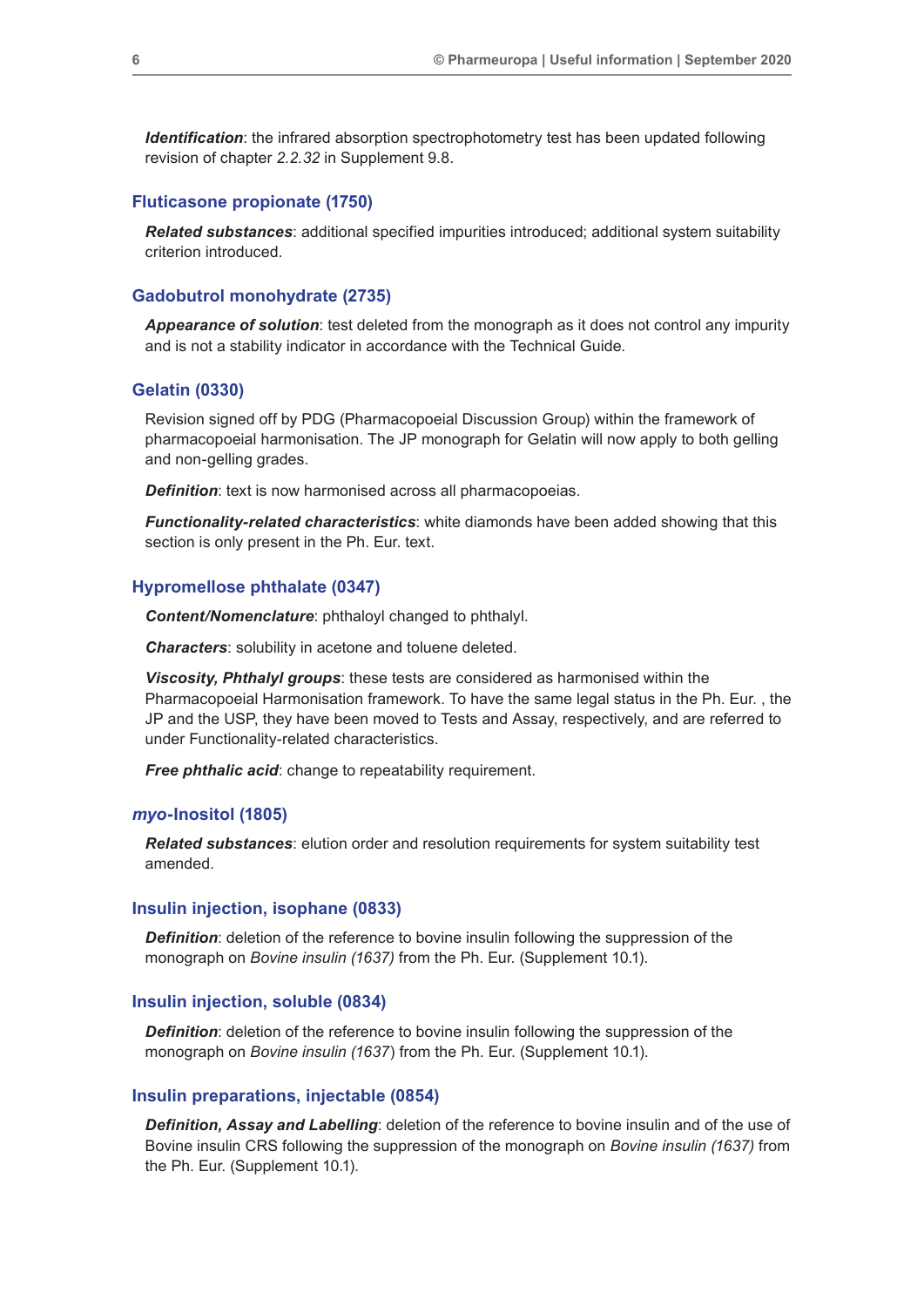### **Insulin zinc injectable suspension (0837)**

*Definition, Identification*: deletion of the reference to bovine insulin following the suppression of the monograph on *Bovine insulin (1637)* from the Ph. Eur. (Supplement 10.1).

## **Insulin zinc injectable suspension (amorphous) (0835)**

*Definition*: deletion of the reference to bovine insulin following the suppression of the monograph on *Bovine insulin (1637)* from the Ph. Eur. (Supplement 10.1).

## **Insulin zinc injectable suspension (crystalline) (0836)**

*Definition:* deletion of the reference to bovine insulin following the suppression of the monograph on *Bovine insulin (1637)* from the Ph. Eur. (Supplement 10.1).

## **Levomepromazine hydrochloride (0505)**

*Identification*: test D modified in order to avoid the use of potassium dichromate (REACH).

*Acidity or alkalinity*: use of volumetric solutions avoided.

*Related substances*: retardation factor of levomepromazine added.

#### **Lorazepam (1121)**

*Related substances*: grades of solvents amended in accordance with the Technical guide (2015); specifications of impurities aligned with the requirements in general chapter *5.10 Control of impurities in substances for pharmaceutical use*.

**Loss on drying**: the wording has been aligned with conditions described in the general chapter *2.2.32*.

#### **Lovastatin (1538)**

*Content*: reference to the anhydrous instead of the dried substance, due to the replacement of the loss on drying test.

**Impurity E**: grade of acetonitrile used in the preparation of solutions amended in accordance with Technical Guide (2015); in preparation of reference solution (b), volume expressed using fewer significant figures due to the qualitative use of this solution; reagent used to describe stationary phase modified.

*Related substances*: in preparation of reference solution (c), volume expressed using fewer significant figures due to the qualitative use of this solution; reagent used to describe stationary phase modified; grade of acetonitrile used in mobile phase B amended in accordance with Technical Guide (2015).

*Loss on drying*: test replaced by semi-micro determination of water.

#### **Magnesium aluminometasilicate (2854)**

*Functionality-related characteristics*: a section has been added, particle-size distribution by laser diffraction and specific surface area have been included as FRCs for the use as glidant in tablets and capsules.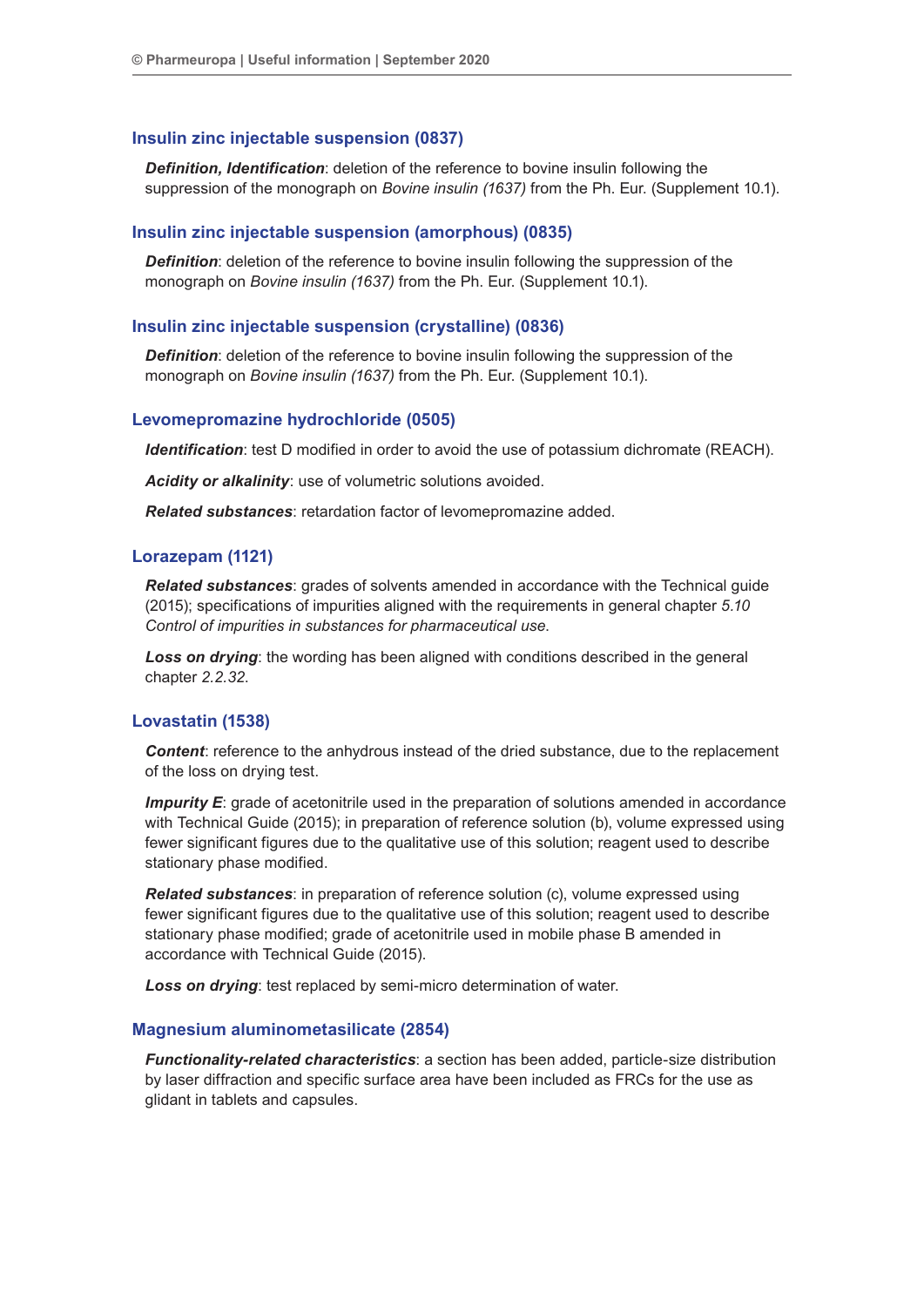#### **Mercuric chloride (0120)**

*Identification A:* reaction (b) deleted to avoid the use of toxic reagent (REACH, potassium dichromate).

## **Norfloxacin (1248)**

*Content*: reference to the anhydrous instead of the dried substance, due to the replacement of the loss on drying test.

*Loss on drying*: test replaced by semi-micro determination of water.

#### **Paroxetine hydrochloride (2283)**

*Identification*: identification C modified in order to avoid the use of potassium dichromate (REACH), test D referencing the test for enantiomeric purity added.

*Impurity D*: title of the test replaced by enantiomeric purity; in preparation of reference solution (b), volume expressed using fewer significant figures due to the qualitative use of this solution; reagent used to describe stationary phase modified; Identification of impurities and Relative retention sections introduced; second and third system suitability requirements deleted.

*Related substances*: in preparation of reference solution (f), volume expressed using fewer significant figures due to the qualitative use of this solution; grade of water in mobile phase A amended in accordance with Technical Guide (2015).

*Assay*: in preparation of reference solution (b), volume and mass expressed using fewer significant figures due to the qualitative use of this solution; Identification of peaks and Relative retention sections introduced; grade of water in mobile phase amended in accordance with Technical Guide (2015); system suitability test acceptance criterion expressed using an additional significant figure.

#### **Paroxetine hydrochloride hemihydrate (2018)**

*Identification*: test B directly cross-referencing the corresponding purity test; identification D modified in order to avoid the use of potassium dichromate (REACH).

*Impurity D*: title of the test replaced by enantiomeric purity; in preparation of reference solution (b) volume expressed using fewer significant figures due to the qualitative use of this solution; reference solution (c) deleted due to the change in identification test B; reagent used to describe stationary phase modified; Identification of impurities and Relative retention sections introduced.

*Related substances*: grade of water in mobile phase A amended in accordance with Technical Guide (2015); Identification of impurities and Relative retention sections introduced.

*Assay*: in preparation of reference solution (b), volume and mass expressed using fewer significant figures due to the qualitative use of this solution; Identification of peaks and Relative retention sections introduced; grade of water in mobile phase amended in accordance with Technical Guide (2015); system suitability test acceptance criterion expressed using an additional significant figure.

#### **Piperacillin monohydrate (1169)**

**Title**: updated to reflect the substance is a monohydrate as per the definition.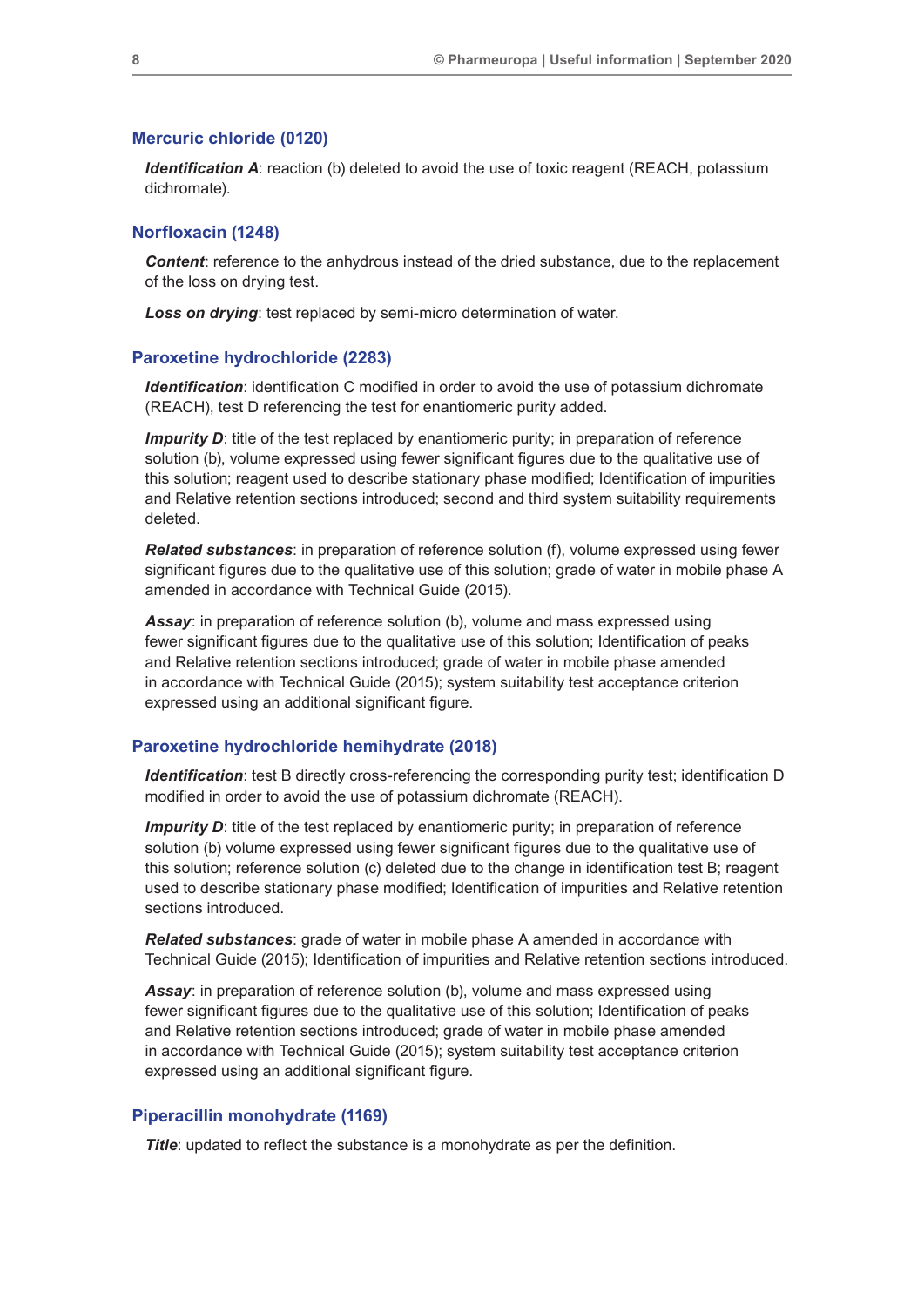**Definition**: the lower limit for the content has been revised based on the new maximum limit set for total related substances.

*Production*: the requirement to evaluate the potential presence of *N*,*N*-dimethylaniline and to validate the production method to demonstrate that it is not detectable in the final product above the limit of 20 ppm (*2.4.26, Method A*) has been introduced.

*Specific optical rotation*: the test has been removed as the quality of the substances is adequately controlled with the improved method for related substances.

*Related substances*: an improved gradient method has been introduced with limits added for several individually specified impurities in addition to a limit for total impurities.

*N,N-dimethylaniline*: the test has been removed and the control of this impurity is addressed under the new Production section.

*Assay*: a new HPLC method has been introduced.

*Impurities*: the section has been updated to provide additional information on impurities to the extent known.

## **Piperacillin sodium (1168)**

*Definition*: the lower limit for the content has been revised based on the new maximum limit set for total related substances.

*Production*: the requirement to evaluate the potential presence of *N*,*N*-dimethylaniline and to validate the production method to demonstrate that it is not detectable in the final product above the limit of 20 ppm (*2.4.26, Method A*) has been introduced.

**Specific optical rotation**: the test has been removed as the quality of the substance is adequately controlled with the improved method for related substances.

*Related substances:* an improved gradient method has been introduced with limits added for several individually specified impurities in addition to a limit for total impurities.

*N,N-dimethylaniline*: the test has been removed and the control of this impurity is addressed under the new Production section.

*Bacterial endotoxins*: the test has been removed based on Ph. Eur. policy.

*Assay*: a new HPLC method has been introduced.

*Labelling*: the section has been added.

*Impurities*: the section has been updated to provide additional information on impurities to the extent known.

## **Piracetam (1733)**

*Related substances*: specifications updated to reflect the current quality of substances in approved medicinal products on the market; an explicit criterion for unspecified impurities introduced in accordance with the general monograph *Substances for pharmaceutical use (2034)* and taking into account the maximum daily dose (> 2 g/day).

*Impurities:* transparency list updated.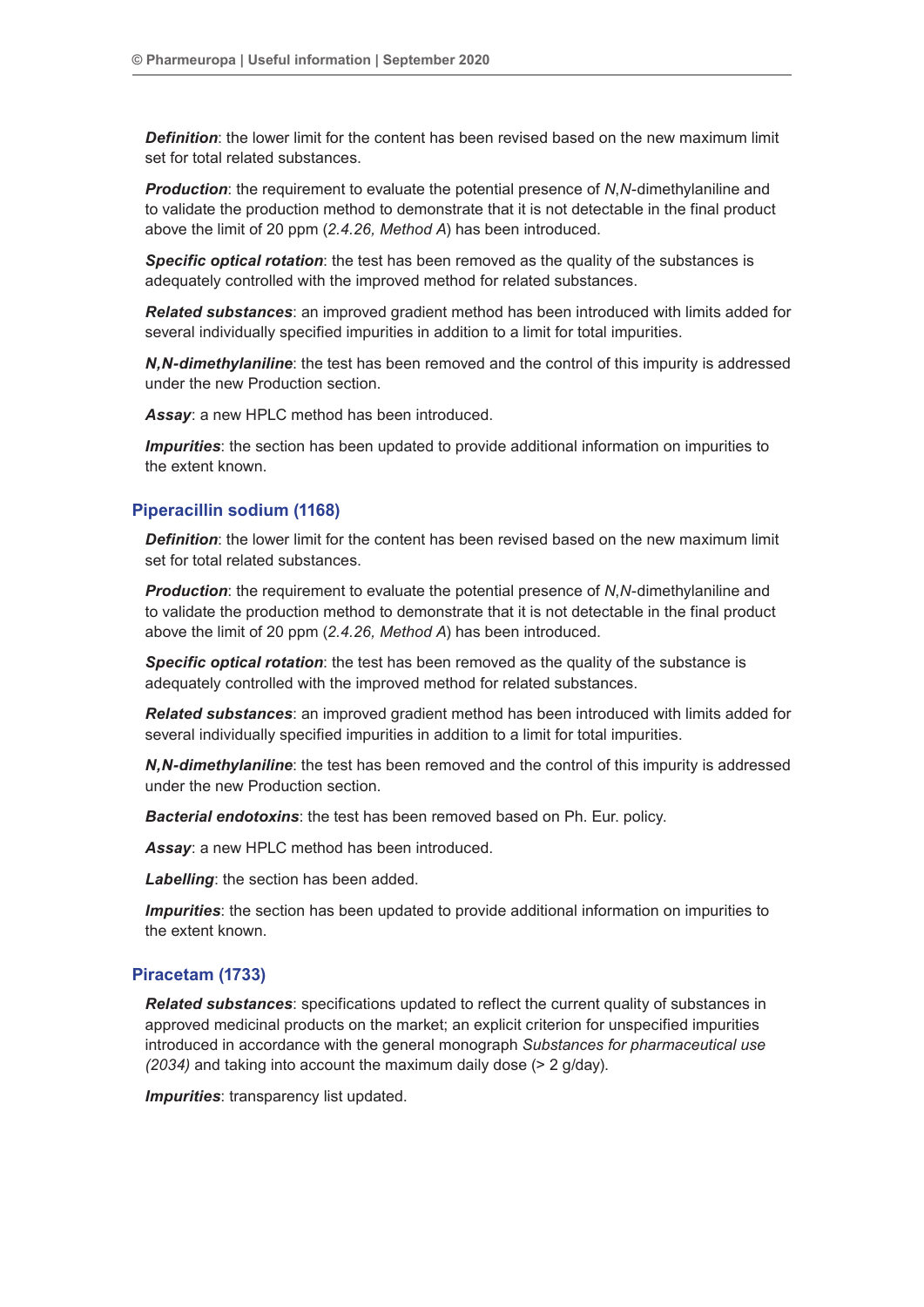#### **Potassium chloride (0185)**

*Identification A*: reaction (b) deleted to avoid the use of toxic reagent (REACH, potassium dichromate).

## **Potassium hydrogen tartrate (1984)**

**Barium:** in line with the Ph. Eur. implementation strategy for the ICH Q3D guideline on elemental impurities, the test is deleted as the relevant elemental impurity is not considered pertinent in view of state-of-the-art production processes.

### **Prednicarbate (1467)**

*Related substances*: new specified impurity introduced.

#### **Prednisolone (0353)**

*Identification*: 2<sup>nd</sup> identification added as substance used in pharmacies.

*Related substances*: in preparation of reference solutions (a) and (b), volumes expressed using fewer significant figures due to qualitative use of solutions; grades of solvents amended in accordance with Technical Guide (2015); reagent used to describe stationary phase modified.

## **Promazine hydrochloride (1365)**

*Identification*: test B excluded from first identification series since IR is able to discriminate promazine hydrochloride from other phenothiazines; test D modified in order to avoid the use of potassium dichromate (REACH).

*Related substances*: retardation factors of promazine and chlorprothixene added.

*Storage*: section updated.

#### **Promethazine hydrochloride (0524)**

*Identification*: test B excluded from first identification series since IR is able to discriminate promethazine hydrochloride from other phenothiazines; test D modified in order to avoid the use of potassium dichromate (REACH).

*Related substances*: in preparation of reference solution (c), volume expressed using more significant figures due to the quantitative use of this solution; reagent used to describe stationary phase modified; redundant second system suitability test criterion deleted.

## **Propyphenazone (0636)**

*Acidity or alkalinity*: use of volumetric solutions avoided.

*Related substances*: in preparation of reference solution (b), volume expressed using fewer significant figures due to the qualitative use of this solution; grade of water in the mobile phase amended in accordance with Technical Guide (2015); Identification of impurities section added.

*Assay*: mass of substance required reduced and use of ethylene chloride (REACH) avoided.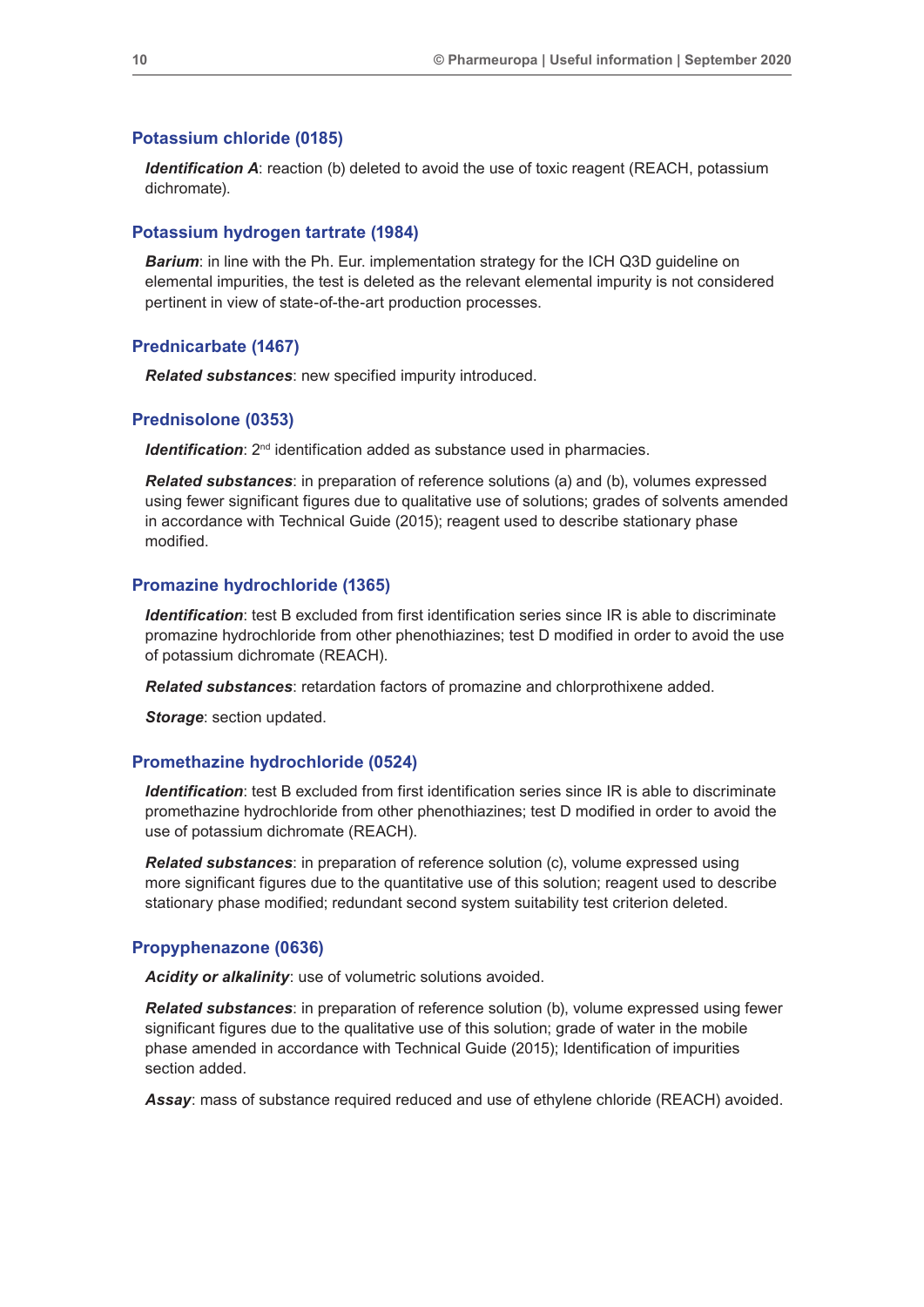## **Sodium aminosalicylate dihydrate (1993)**

#### *Relative molecular mass*: corrected.

*Related substances*: reference solutions (a) and (b) modified; reagent used to describe stationary phase modified; grades of solvents amended in accordance with Technical Guide (2015); Identification of impurities section introduced; acceptance criteria now expressed in the quantitative style; limits for impurity B tightened; limit for unspecified impurities and reporting threshold modified in accordance with general monograph *Substances for pharmaceutical use (2034)*, as the maximum daily dose of the substance is above 2 g.

*Impurities*: section updated.

#### **Sodium chloride (0193)**

*Identification B*: it is considered sufficient to use only reaction (a).

#### **Sodium cromoglicate (0562)**

*Content*: reference to the anhydrous instead of the dried substance, due to the replacement of the loss on drying test.

*Identification C*: name of reagent *aminopyrazolone R* corrected to *4-aminoantipyrine R*.

*Acidity or alkalinity*: use of volumetric solutions avoided.

*Related substances*: in preparation of reference solution (b), volume expressed using fewer significant figures due to qualitative use of this solution; Identification of impurities section added.

*Loss on drying*: test replaced by semi-micro determination of water.

#### **Sodium lactate solution (1151)**

**Barium:** in line with the Ph. Eur. implementation strategy for the ICH Q3D guideline on elemental impurities, the test is deleted as the relevant elemental impurity is not considered pertinent in view of state-of-the-art production processes.

*Bacterial endotoxins*: deleted since the requirement is now covered in the general monograph 2034.

#### **Sodium (***S***)-lactate solution (2033)**

**Barium:** in line with the Ph. Eur. implementation strategy for the ICH Q3D guideline on elemental impurities, the test is deleted as the relevant elemental impurity is not considered pertinent in view of state-of-the-art production processes.

*Bacterial endotoxins*: the test is deleted as now covered by the general monograph 2034.

## **Stearic acid (1474)**

*Nickel*: in line with the Ph. Eur. implementation strategy for the ICH Q3D guideline on elemental impurities, the test has been deleted as the relevant elemental impurity is considered to originate from the production process.

*Functionality-related characteristics*: white diamonds have been added showing that this section is only present in the Ph. Eur. text.